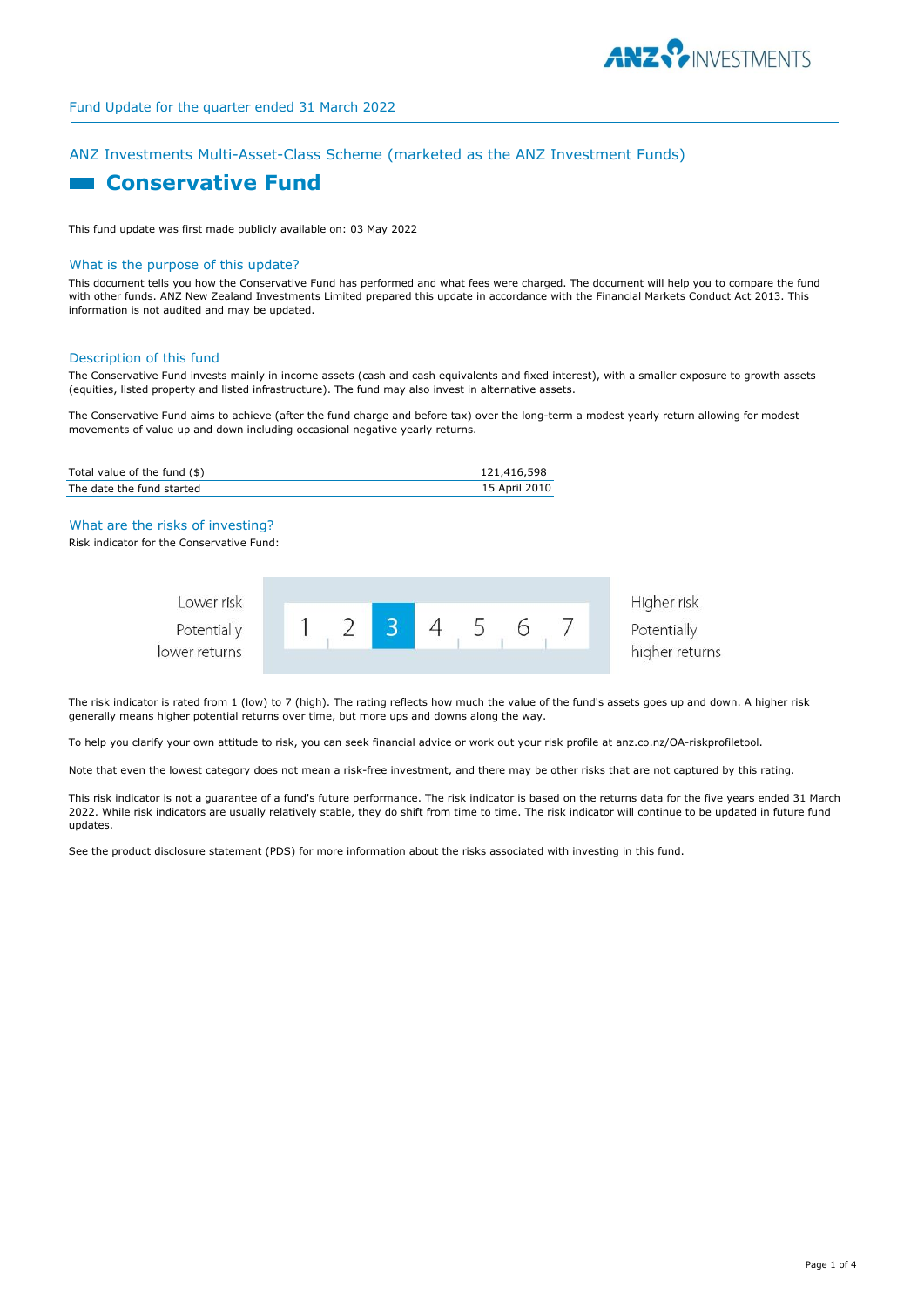# How has the fund performed?

|                                               | Average over<br>past five years | Past vear |
|-----------------------------------------------|---------------------------------|-----------|
| Annual return                                 |                                 |           |
| (after deductions for charges and tax)        | 3.03%                           | $-0.41%$  |
| Annual return                                 |                                 |           |
| (after deductions for charges but before tax) | 3.67%                           | $-0.75%$  |
| Market index annual return                    |                                 |           |
| (reflects no deduction for charges and tax)   | 3.98%                           | $-0.92\%$ |

The market index annual return is calculated using the target investment mix and the indices of each asset class.

Additional information about the market index is available in the statement of investment policy and objectives on the offer register at www.discloseregister.companiesoffice.govt.nz.



# **Annual return graph**

This shows the return after fund charges and tax for each of the last 10 years ending 31 March. The last bar shows the average annual return for the last 10 years, up to 31 March 2022.

**Important:** This does not tell you how the fund will perform in the future.

Returns in this update are after tax at the highest prescribed investor rate (PIR) of tax for an individual New Zealand resident. Your tax may be lower.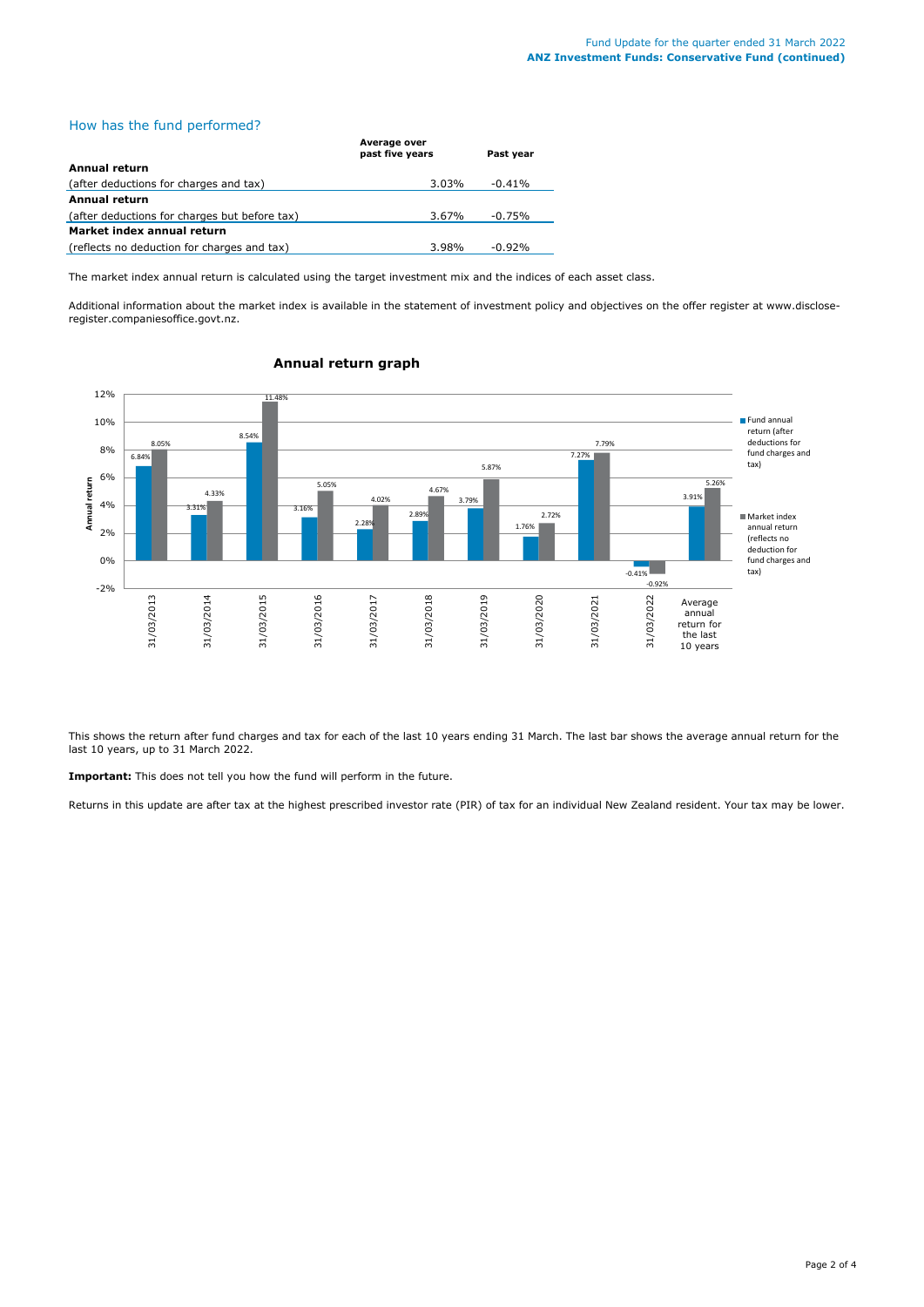# What fees are investors charged?

Investors in the Conservative Fund are charged fund charges. In the year to 30 September 2021 these were:

|                                             | % of net asset value       |
|---------------------------------------------|----------------------------|
| Total fund charges <sup>1*</sup>            | 0.87%                      |
| Which are made up of:                       |                            |
| Total management and administration charges | 0.87%                      |
| Including:                                  |                            |
| Manager's basic fee                         | 0.78%                      |
| Other management and administration charges | $0.09\%$                   |
| <b>Total performance based fees</b>         | $0.00\%$                   |
|                                             |                            |
|                                             |                            |
|                                             | Dollar amount per investor |

| <b>Other charges</b> |     |
|----------------------|-----|
| Other charges        | .nl |

\* The Manager expects that the fund charges for the next scheme year will be different from the fund charges disclosed in this fund update because the Manager's basic fee was reduced effective 30 September 2021 from 0.78% to 0.56% per year.

Investors are not currently charged individual action fees for specific actions or decisions (for example, for withdrawing from or switching funds). See the PDS for more information about Scheme fees.

Small differences in fees and charges can have a big impact on your investment over the long term.

#### Example of how this applies to an investor

Sarah had \$10,000 in the fund at the start of the year and did not make any further contributions. At the end of the year, Sarah incurred a loss after fund charges were deducted of \$41 (that is -0.41% of her initial \$10,000). Sarah did not pay any other charges. This gives Sarah a total loss after tax of \$41 for the year.

# What does the fund invest in?

### **Actual investment mix<sup>2</sup> Target investment mix<sup>2</sup>**

This shows the types of assets that the fund invests in. This shows the mix of assets that the fund generally intends to invest in.